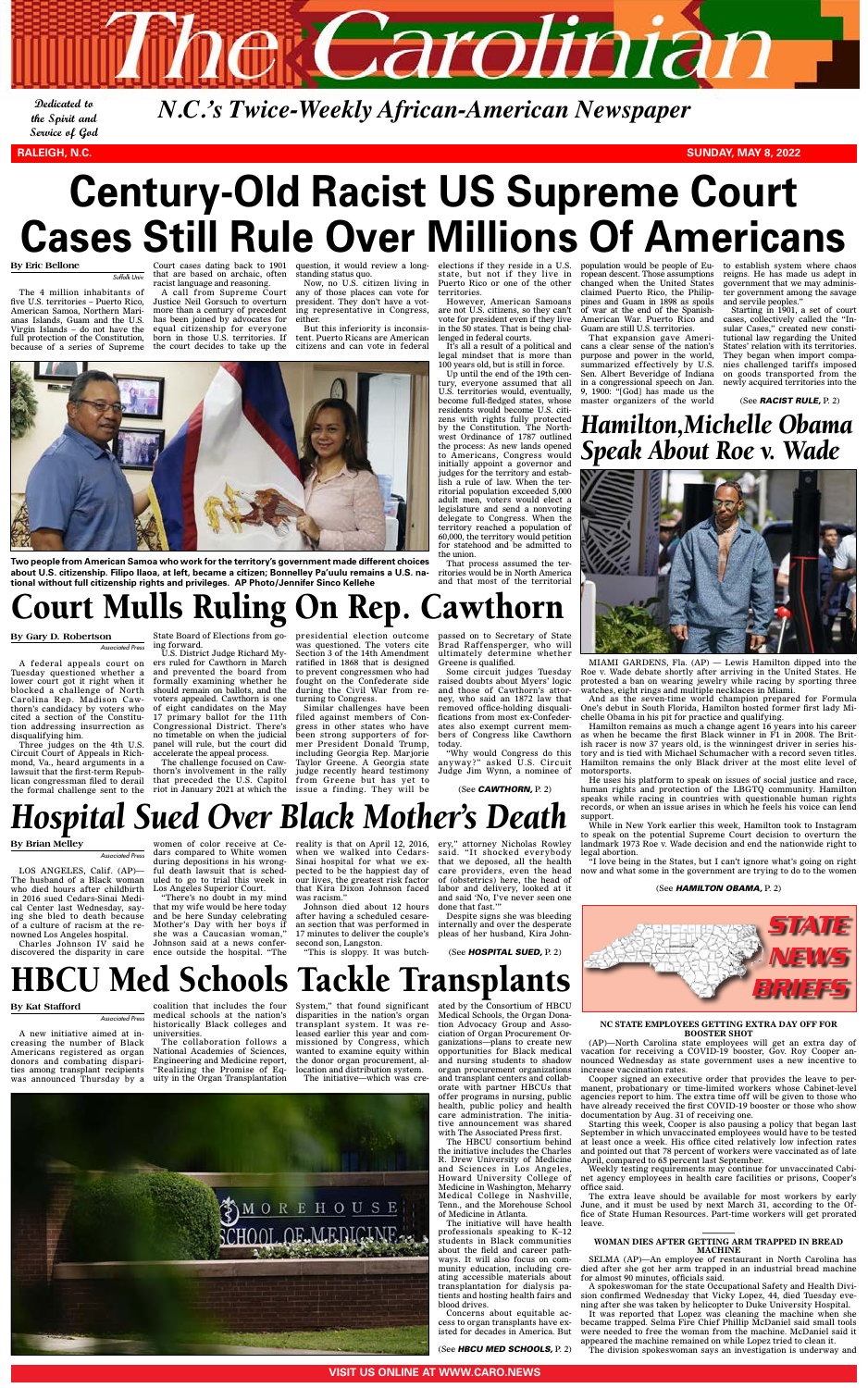

(ISSN 00455873) 1504 New Bern Avenue, Raleigh, North Carolina 27610 Mailing Address: P.O. Box 25308 Raleigh, North Carolina 27611 Periodical Postage Paid at Raleigh North Carolina 27611 Warrenton Address: P.O. Box 536 Warrenton, NC 27589 **Postmaster Send all address changes to: The Carolinian 1504 New Bern Avenue Raleigh, NC 27610** PUBLISHED SIX TIMES MONTHLY SUBSCRIPTION RATES

**One Year ..........................................................................................................**\$45.00 **Payable in advance. Address all communications and make all checks and money orders** 

## **payable to The Carolinian.**

*Founded by P.R. Jervay, Sr. in 1940*

### **The Carolinian** Newspaper, Inc. of Raleigh

| The Carolinan Rewspaper, me. or naicign.                                                     |
|----------------------------------------------------------------------------------------------|
| Adria Jervay                                                                                 |
|                                                                                              |
|                                                                                              |
|                                                                                              |
| Jervay Agency, National Advertising Representative                                           |
| www.TheJervayAgency.com                                                                      |
| <b>Member:</b>                                                                               |
| <b>North Carolina Black Publishers Association</b>                                           |
| <b>National Newspaper Publishers Association</b>                                             |
| <b>HUB Certified MWBE</b>                                                                    |
| The Publisher is not responsible for the return of unsolicited news, pictures or advertising |
| copy unless necessary postage accompanies the copy.                                          |
| Opinions expressed by columnists in this newspaper do not necessarily represent the policy   |
| of the newspaper.                                                                            |
| Phone: 919-834-5558                                                                          |
| e-mail: info@caro.news                                                                       |
| www.caro.news                                                                                |
| <b>Facebook: TheCaroNews</b>                                                                 |

Twitter: TheCaroNews

that it could take up to six months to complete.

### **———— ATLANTA AGREES TO PAY NEARLY \$1M TO MAN SHOT BY OFFICER**

ATLANTA, Ga. (AP)—The city of Atlanta has agreed to pay nearly \$1 million to a North Carolina man who was shot and injured by a police officer as he was leaving an event downtown in February 2017.

The Atlanta City Council on Monday approved a \$999,000 settlement for Noel Hall. Hall and his family had come to Atlanta because his son was participating in a supercross event.

As he and his wife were leaving with their grandchildren around 10:30 p.m., Atlanta police Sgt. Mathieu Cadeau, who was working off duty as security, told Hall he couldn't make a left turn. When Hall made the turn anyway, Cadeau fired into the vehicle. A bullet hit Hall in the arm and exited through his chest, barely missing his heart.

The police department fired Cadeau in May 2017. He was indicted in October 2018 on charges of aggravated assault, violation of his oath and reckless conduct. Cadeau pleaded guilt in early 2020 and was sentenced to 30 years of probation, according to *The Atlanta Journal-Constitution*.

### **———— ANOTHER NC MINI-SESSION BEGINS, WITH NO ACTION EXPECTED**

(AP)—The North Carolina General Assembly will bypass work this week during another reconvened session that had been previously announced to take up any unexpected business.

The House and Senate gaveled in their floor meetings at midday Wednesday, and both adjourned within 15 minutes. The meetings were sparsely attended.

There are no plans for recorded votes before the session ended Friday, according to House Speaker Tim Moore and Senate leader Phil Berger.

When lawmakers held their last voting session in March, they scheduled two mini-sessions in April and May in which they could act if needed. No action occurred [during the three-day session in](https://apnews.com/article/phil-berger-north-carolina-57588d083b435eb1cc8351172f5ef4d5) [April,](https://apnews.com/article/phil-berger-north-carolina-57588d083b435eb1cc8351172f5ef4d5) either.

The full load of state lawmakers will return to Raleigh soon. The General Assembly's traditional budget-adjusting session begins May 18. Berger said in an interview that he and Moore are aiming to complete that session by July 1.

### **———— NC FOREST FIRE HALFWAY CONTAINED; PARKWAY STRETCH REOPENS**

PISGAH FOREST (AP)—A section of the Blue Ridge Parkway in western North Carolina has reopened to traffic as firefighters have made progress controlling a fire in the Pisgah National Forest, authorities said on Saturday.

The Barnett Branch fire covers 370 acres but is now 50 percent contained, the U.S. Forest Service's Pisgah Ranger District said in a news release.

The parkway had been closed earlier in the week from U.S. Highway 276 to the Pisgah Inn. Portions of the Yellow Gap Road and some trails remain closed. Trails were expected to stay closed for a few more days due to the fire and its resulting hazards, the release said.

In Torres v. Puerto Rico (1979), the court further weakened the Insular Cases. Although narrowly applied to the territory at hand, the Supreme Court made clear that the Bill of Rights actually did apply in a U.S. territory.

Thirty U.S. Forest Service firefighters were assigned to work the wildfire on Saturday, the ranger district said. The fire's cause remains under investigation.

The fire's scope grew compared to Friday because firefighters performed activities designed to remove fuels between containment lines and the fire's edge to control the intensity of the blaze better.

The Pisgah Inn was not in imminent danger and no evacuations have been ordered.

# **STATE BRIEFS**

U.S. The companies claimed there should not be tariffs, because the goods were moving from one part of the U.S. to another.

The Supreme Court ultimately ruled that the companies were correct, that transport within the U.S. was not subject to tariffs, but created an exception in which the new lands were neither foreign countries nor part of the U.S.

Those territories, the Supreme Court would rule in the first of the Insular Cases, Downes v. Bidwell in 1901, were "foreign in a domestic sense," "inhabited by alien races," and therefore governing them "according to Anglo-Saxon principles may for a time be impossible."

The ruling included other prejudice-revealing statements, too, such as, "It is obvious that in the annexation of outlying and distant possessions grave questions will arise from differences of race, habits, laws, and customs of the people, and from differences of soil, climate, and production, which may require action on the part of Congress that would be quite unnecessary in the annexation of contiguous territory inhabited only by people of the same race, or by scattered bodies of native Indians."

As a result, the court created a new distinction: "Incorporated" territories of the U.S. were expected to one day become states. "Unincorporated" territories, by contrast, were not – and, therefore, their inhabitants were, and still are, denied some of their constitutional rights.

A 2020 referendum vote in Puerto Rico favored statehood; Guam officials have called for statehood; and Stacey Plaskett, who represents the people of the U.S. Virgin Islands in Congress, says her constituents deserve the



full rights of citizenship, including the right to vote.

Both at the time and since, the Downes decision has been described as meaning "the Constitution does not follow the flag." The territories might be ruled by Congress, but not necessarily by the Constitution.

The hospital, which has fought the malpractice lawsuit, said in a statement that it was founded on principles of diversity and health care for all and it rejected "any mischaracterization of our culture and values.'

What that meant for the people of those territories was unclear. And despite five other cases in 1901, and others in the subsequent 20 years, the Supreme Court has never truly clarified which constitutional protections were available to whom and which weren't. It left open questions about whether key elements of the Constitution, like trial by jury, or even the Bill of Rights, were available in the unincorporated territories.

Hawaii was also acquired in 1898, but was treated differently and ultimately became a state. The differences were probably for reasons to do with partisan politics and a Republican-Democratic balance in Congress.

Since the mid-20th century, the court has made incremental changes to the Insular Cases' effects, tweaking technical definitions concerning taxes, trade and

governmental benefits such as Social Security, Medicaid and the Supplemental Nutrition Assistance Program. But the court has not addressed the overall inferior constitutional status of the territories and the people who live there.

It wasn't until 1957, for instance, in Reid v. Covert, that the Supreme Court ruled that defendants in the territories had a right to trial by jury – a right that citizens have because of Article III of the Constitution. Several justices made clear that "neither the cases nor their reasoning should be given any further expansion." That statement was widely viewed as a signal that the influence of the Insular Cases was declining.

In its 2008 ruling in Boumediene v. Bush, the court held that detainees at the U.S. naval base in Guantánamo Bay, Cuba, had the constitutional right of habeas corpus to challenge the validity of their detention. Justice Anthony Ken-

nedy's opinion said, "It may well be that over time the ties between the United States and any of its territories strengthen in ways that are of constitutional significance," and said the federal government did not "have the power to switch the Constitution on or off at will."

But in its 2020 ruling in Financial Oversight and Management Board for Puerto Rico v. Aurelius Investment, the court pulled back from its trend of extending constitutional protections to the unincorporated territories. It ruled that President Barack Obama's appointments to the board, a government body focused on helping Puerto Rico return to financial stability, were local officials, not "officers of the United States," and therefore did not require Senate confirmation.

Many legal scholars view the court's mention of U.S. territorial connections strengthening "over time" as a possible key to overturning the Insular Cases. The original distinctions assumed that the U.S. would "govern temporarily territories with wholly dissimilar traditions and institutions." Most acknowledge those perceived distinctions clearly no longer exist.

These territories have established institutions and principles grounded in American traditions. The internal governments of these territories have established laws, governmental institutions and legal traditions that are indistinguishable from any state in the union. They hold elections, have residents serving in the U.S. military, and play a role in building the nation.

"Everyone should have the right to choose what they do with their bodies. We can't let that choice be taken away.'

But without equal voting rights and congressional representation, the Americans living in these territories cannot remedy their status at the ballot box.

during oral arguments. "Why would you rather take away a disability of an individual who's going against the United States?"

The amendment says no one can serve in Congress "who, having previously taken an oath, as a member of Congress... to support the Constitution of the United States, shall have engaged in insurrection or rebellion against the same." The amendment does allow Congress to pass laws that can remove such restrictions.

But any such law can't for all time prevent prohibitions against future insurrectionists, said Press Millen, a Raleigh attorney representing voters who filed formal challenges of Cawthorn.

But as the glitz and glamour of  $F1$  invaded Miami Gardens — a suburban family neighborhood that is nearly 70% Black or African American, according to the U.S. Census Bureau — Hamilton was the lone face of diversity. It's not enough, said his boss, Mercedes head Toto Wolff. "What (F1) needs is role models, not only the top driver, who is the biggest role model the sport has, but we need ... to change that room, there needs to be a more diverse group of people talking about Formula One," Wolff said. "We just need to take one step at a time. We would love to have a very diverse group of fans and audiences and whatever we can do we are prepared to do." Zak Brown, the California native who now runs McLaren Racing, said exposing F1 to a new audience is key. He cited the growth of the North American fan base through Netflix's docuseries "Drive to Survive" to "a new, more diverse youthful fan base." "If you look at the fan base that they brought in, they brought in a lot of female fans, a lot of youth," Brown said. "Coming to new markets like Miami and then looking for not just great race broadcasts but side and shoulder programming. It's about making incremental gains in all of these areas.

"We just need to continue to expose our great sport to people that are new to the sport and then let the sport work its magic on everyone like it has us for many years."

# **PIALE BKILFS** Racist Supreme Court Rule—CONTINUED FROM PAGE 1

"You cannot simply amend the

Congress," Millen said. A federal judge in Georgia last month said she disagreed with Myers and ruled the 1872 Amnesty Act didn't apply to Greene.

# Court Mulls Ruling On—*CONTINUED FROM PAGE 1* then-President Barack Obama, Constitution through a vote in self, not the states. That means in this fall. But North Carolina's

James Bopp, Cawthorn's lawyer, said his client "vigorous denies that he ever engaged in insurrection or rebellion against the United States, the country he loves. But this is not about the facts. This is about the law. This is about whether there are valid claims that are being made under Section 3 against him."

Bopp, who also represents Greene in her case, told the judges that the Constitution leaves the decision on whether someone is disqualified to serve in the U.S. House with the elected body it-

a candidate's ultimate seating doesn't get settled until when each two-year session begins in January, he said. In the meantime, Bopp suggested, elections will work out potential conflict.

"In a democracy... where we have the right to vote and we have the First Amendment, we leave a lot of things to the voters," Bopp said. But Millen countered by saying the Constitution makes clear that insurrectionists can't be members of Congress, just like teenagers or citizens of other countries.

congressional map for the 2022 elections was altered twice since then because of redistricting litigation that changed the district that Cawthorn decided to run in this fall. That led to a second challenge by voters in the 11th Congressional District.

The tangled case began in January, when candidate challenges were initially brought against Cawthorn by voters in a district that he initially decided to run Biden.

Myers refused to let voters from the new 11th District and the other district that Cawthorn had officially filed to run in earlier formally enter the lawsuit. Those denials also form part of the appeal argued Tuesday and also were heard by Circuit Judges Julius Richardson and Toby Heytens. Richardson was a Trump nominee, while Heytens was picked by President Joe

Hospital Sued Over Black—*CONTINUED FROM PAGE 1*

son languished for hours without being readmitted to the operating room until it was too late, the civil rights lawsuit said.

At one point, a nurse told Charles Johnson that his wife wasn't a priority, according to the lawsuit.

She died from internal bleeding—nearly 90 percent of her blood was later found in her stomach, Rowley said. Her bladder had been lacerated and she hadn't been sutured properly.

"We are actively working to eradicate unconscious bias in health care and advance equity in health care more broadly," the statement said. "We commend Mr. Johnson for the attention he has brought to the important issue of racial disparities in maternal outcomes."

Kira Johnson's death led her husband on a crusade to advocate for reducing maternal mortality, which is especially high for Black women.

Before the pandemic, which increased deaths of women of color during childbirth, Black women died at 2.5 times the rate of White women, according to the National Center for Health Statistics.

Charles Johnson has testified before Congress and at the state Capitol in Sacramento in support of a variety of bills, including a 2019 state law that requires doctors and nurses to identify implicit bias at work, and a recent bill that would [lift the cap on](https://apnews.com/article/business-health-lawsuits-california-legislature-eb20b9dcb8e678807e9131fc0a29286f)  [medical malpractice awards.](https://apnews.com/article/business-health-lawsuits-california-legislature-eb20b9dcb8e678807e9131fc0a29286f)

Johnson would not benefit from a change in the malpractice law that currently caps awards at \$250,000. The case is scheduled to go to trial May 11, though recent court filings indicated the two sides were close to reaching a settlement.

The civil rights case would give Johnson another avenue to collect damages and hold Cedars-Sinai accountable. He's also seeking an injunction that would require the hospital to make changes to protect mothers and women of color.

But proving a civil rights violation in health care is difficult bediscrimination was intentional, said Brietta Clark, a professor at Loyola Law School.

"Compared to when civil rights laws were enacted, a lot of the kind of unequal treatment that we see in health care today does not seem to be explicit," Clark said. "It does not seem to be conscious."

A judge had rejected Johnson's effort to change the malpractice case to add the civil rights action, partly because deposition excerpts did not show the hospital racially discriminated in the treatment it provided.

cause most laws require showing surgical technologist, said "pa-Angelique Washington, a Black

Dr. Kimberly Gregory, an obstetrician and gynecologist at the hospital, testified that she lives with "structural racism" every day and it prevents Black patients from receiving the same care as Whites, according to court papers. She also said Kira Johnson should have gone back to the operating room sooner.

Dr. Sarah Kilpatrick, chair of the Obstetrics and Gynecology Department, testified that she told Charles Johnson: "I'm sorry. We failed your family... This shouldn't have happened."

tient safety was out the door" when Kira Johnson came into the operating room.

Washington, who has more than 30 years of experience, said she routinely witnessed different treatment of Black women but was afraid to speak up.

"When I see my Black... patients come in, I say an extra prayer," Washington said. "I say a silent prayer that all goes well. Because you do have racism very much so in the operating room."

Clark said the evidence identified by the judge as weak were more general statements and not specifically about discrimination by the provider. She said the key thing for Johnson's legal team will be to show a pattern of discrimination.

Rowley said the effort to amend the case was a long shot. He has since gathered other evidence from additional depositions and will be able to seek data—such as the number of Black women that have died at Cedars—to support his claim in the new lawsuit.

"Kira died because she's Black," he said. "Women of color don't get the same treatment as White women. That's a fact."

# HBCU Med Schools Tackle—*CONTINUED FROM PAGE 1*

years after the global COVID-19 pandemic exacted [a disparate toll](https://apnews.com/article/health-us-news-ap-top-news-mi-state-wire-virus-outbreak-8a3430dd37e7c44290c7621f5af96d6b) [among Black Americans](https://apnews.com/article/health-us-news-ap-top-news-mi-state-wire-virus-outbreak-8a3430dd37e7c44290c7621f5af96d6b) and laid bare the nation's long-standing racial health inequities caused by structural racism, unequal access to care and bias within the nation's medical system.

"At the heart of all this is the profound disparity in transplants that are given and performed on African-Americans versus whites in our country, and it's a longstanding problem and issue," said Dr. James E.K. Hildreth, president and CEO of Meharry Medical College in an interview with The Associated Press.

"And some of this messaging has to come from trusted organizations, which is another one of the reasons that we believe that

attention has increased in recent the four Black medical schools donations as an area of concern University College of Medicine, because Black nephrologists doctors who diagnose and treat acute and chronic kidney problems—account for less than 7% of the industry and only 5.5% of

have a very important role to play that quite honestly could not be filled by any other organizations in the country," Hildreth said.

HBCU medical schools have historically served as a necessary pipeline for Black doctors and other medical professionals. Hildreth said the initiative will increase those numbers. The HBCU Medical School Collaborative was formed in 2020 to address health equity amid the pandemic. But Hildreth said the schools have a legacy of working together, often on disparity areas that the medicine and health systems historically have ignored.

But the HBCU collaboration has since grown and they have identified kidney transplants and

transplant surgeons are Black. About 80 percent of Meharry graduates go on to work in underserved communities, Hildreth said, and 85 percent are Black. The vast majority of them come from households with lower incomes than a typical white medical student would have.

"Minorities and people of color have been consistently underrepresented throughout medicine, and the field of organ and tissue donation and transplantation is no exception," said Dr. Clive Callender, a transplant surgeon and medical professor at Howard

who is seen as a trailblazer for organ donation equity. "This collaboration will allow us to save thousands of lives across the country by strengthening relationships between health care workers, Black and minority patients, and organ and transplantation professionals."

According to the Department of Health and Human Services' Office of Minority Health, Black Americans make up the largest group among people of color in the United States who are in need of organ transplants. Black Americans are almost four times as likely as White Americans to develop kidney failure, according to the National Institute of Diabetes and Digestive and Kidney Diseases.

# **HAMILTON OBAMA**

*Continued from page 1*

who live here," Hamilton posted on his Instagram story to his almost 28 million followers.

The next post included names of organizations and resources that support abortion rights.

Two days later, he arrived in the paddock at Hard Rock Stadium wearing every piece of jewelry he could find. He was protesting a decision by the FIA, the governing body of F1, to clamp down on drivers wearing jewelry while competing. The FIA claims jewelry is a potential safety hazard; Hamilton says he's been wearing his piercings for 16 seasons in F1 and it's his right to express himself as he chooses.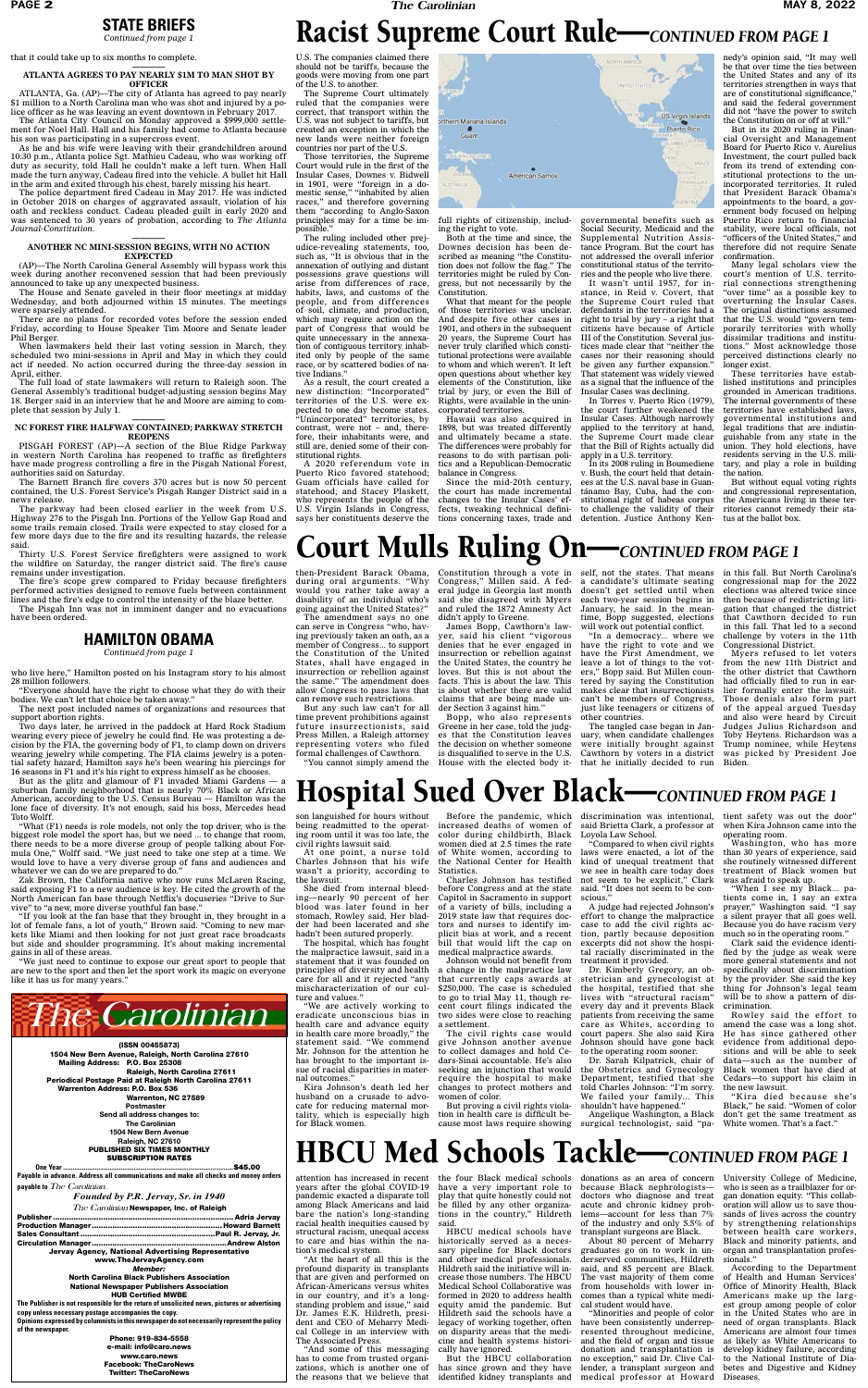## **[By Mae Anderson](https://newsroom.ap.org/home/search/?query=byline:%22Mae Anderson%22&mediaType=text&st=keyword&sortOrder=newest)** [AP Business Writer](https://newsroom.ap.org/home/search/?query=byline:%22Mae Anderson%22&mediaType=text&st=keyword&sortOrder=newest)



NEW YORK, N.Y. (AP)—Some small businesses are still struggling to hire qualified workers, even as Americans return to the U.S. job market in droves.

Hiring and retaining employees remains the top challenge for small businesses, according to a survey of 1,100 businesses by Goldman Sachs 10,000 Small Business Voices out last week. Ninety percent of businesses ficult to recruit qualified candidates for open positions.

In general, the U.S. job market is sizzling. An unexpectedly strong recovery from the brief but devastating coronavirus recession left companies scrambling to recall workers they had laid off in the spring of 2020 and to find new ones. Over the past year, U.S. employers have added an average of more than 540,000 jobs a month. The Labor Department is expected to report Friday that employers hired another 396,000 last month, according to FactSet.

openings. The United States now has two job openings for every unemployed person. But a large number of smaller businesses say they're having trouble getting candidates to even apply for openings, particularly in the hard-hit leisure and hospitality industry. Owners are taking on more work themselves and improvising other

But small-business owners believe the job market is a tale of two recoveries. Eighty-eight percent of respondents in the Goldman Sachs survey say small businesses are struggling relative to larger companies in their local communities. Forty-two percent say they have lost employees to larger businesses that hang onto them. are paying more.

that are hiring are finding it dif-ing," said Shirley Hughes, owner ways to get by. "I'm worried about burnout. … It's frustrating, very frustratof Sweet Cheats bakery in Atlanta.

"Small businesses are struggling to compete with larger employers on pay and benefits and cite a lack of qualified workers," said Joe Wall, National Director husband and son, and kept runof Goldman Sachs 10,000 Small Businesses Voices.

Data from payrolls processing firm ADP show a widening gap in hiring between businesses with 500 or more employees and businesses with less than 50 staffers. Those smaller businesses have lost jobs in three of the past four months.

In March, employers adver- staff so she could serve dinner ing the shortage." "It's small enough so I can do it myself, it's not bad," she said. Still, she would like to add some

Sweet Cheats had nine staffers at the pre-pandemic peak. Now Hughes has two plus herself. She's curtailed business hours closing time has gone from 8:30 p.m. to 6 p.m. and now 4 p.m. giving her and her two bakers more time in the kitchen. Still, Hughes says she now works 80 to 90 hours a week.

tised a record 11.5 million job again. She's been serving breakfast and lunch only and closing at 3 p.m. since the pandemic started. And she doesn't see the job picture improving anytime soon.

Inflation is another challenge. Higher expenses not only hurt businesses' bottom lines, but also affect how well they can retain and attract workers. Before the pandemic, Hughes would get hundreds of applicants for openings. Now, she says she's lucky to get one or two, and they tend to want \$18 or \$20 an hour, when she offers \$14 or \$15 for experienced bakers.

Hughes has had to add benefits for her two long-time staffers to

Teresa Depola is also taking on more work herself because of a lack of available help. She opened Betty Boops Diner in Albany, N.Y., 10 years ago, with her ning it after she and her husband divorced.

While she ideally would have three staffers to run the place, lately she's been a one-person workforce: cooking, waitressing, and even running deliveries.

"I don't think it's going to change for a while," she said. "I'm going to keep it the way it is right now, people are not willing to work just yet. I'm still having a lot of trouble finding staff."

While most major U.S. industries have regained the jobs lost to the pandemic, employment in leisure and hospitality is down by 1.5 million, or 8.7 percent, since February 2020, according to the Bureau of Labor Statistics.

Many in the industry faced burnout after being on the front lines during two years of the CO-VID-19 pandemic, said Rob Wilson, president of human resources provider Employco. Some who stayed in the industry switched to larger restaurants where wages might be higher. Others left and looked into new opportunities.

"There's nobody to hire, there's nobody out there looking for jobs," said Anesh Bodasing, who opened Tiffin Box, a fast-casual Indian restaurant in West Palm Beach, Fla., in 2019 with 20 staffers.

Last year in April 2021, Bodasing temporarily opened a second location in a food hall. But then the staffing shortage began to hit home.

"Your standard of employee went down and pay you're paying people went up. From an employers' standpoint, that's the wrong equation," he said.

Bodasing shuttered the food hall stall and is down to three staffers at the West Palm Beach location. He is considering changing the business to use less staffers.

"Let's assume the employment shortage is not going to change," Bodasing said. "You can sit around and struggle or pivot and change the business in a way that will get us ahead even dur-

shier position with an automated kiosk, which lets customers order and pay. Another possibility: introducing meal plans, where customers order a minimum of five meals in advance that they can eat or freeze.

"You just have to think outside the box; literally nothing is off the table," he said.

One option is to replace the ca-leigh, N.C. (The chain also has 9 franchise locations with more in development.)

Matt Ensoro, founder of Wing it On! chicken restaurants, faced the challenge of keeping a full staff of 35 employees at the company's two corporate restaurants most applicants came for the inin Waterbury, Conn., and Ra-

"We thought, this is pervasive across our industry, we have to change our strategy," he said. Ensoro realized he was competing with other restaurants just to get applicants in the door—people would schedule an interview and then not show up 90 percent of the time. So, the chain started offering people a free lunch or dinner if they showed up. The ratio "flip-flopped" he said, and

terview.

Until last year, Intuit offered existing environmental and labor two free versions of TurboTax. standards, the White House said. One was through its participation checks by mail.

Meanwhile, at the Raleigh location, which is near North Carolina State University, the company started offering scholarships to workers: \$1,000 if they worked for a full year, or \$500 if they worked one semester. The program was a success, and the company plans to increase the amount for full-year workers to \$2,000 next year.

"It's not something that's a foregone conclusion anymore that you can put up an ad and people will walk through the door, and you hire them," Ensoro said.

# Small Businesses Still Struggle To Find Enough Willing Workers

suming their return will be free, an internal company PowerPoint presentation said. "Customers are getting upset."



EVEN MORE TROUBLES FOR SMALL BUSINESSES—**Small to medium-sized businesses have always had a tough row to hoe, but with the looming labor shortage, many are finding it hard to compete. Matt Ensoro, CEO of Wing It On! in Raleigh, has taken to offering scholarships to NCSU students who work for an entire year, or even a semester. It has helped.**

### **[By Aamer Madhani](https://newsroom.ap.org/home/search/?query=byline:%22AAMER MADHANI%22&mediaType=text&st=keyword&sortOrder=newest)**

[Associated Press](https://newsroom.ap.org/home/search/?query=byline:%22AAMER MADHANI%22&mediaType=text&st=keyword&sortOrder=newest)

WASHINGTON, D.C. (AP)— The Biden administration is calling on Congress to expand authority for federal and local

governments to take action to calls for expanding the number counter the nefarious use in the of agencies that can track and U.S. of drones, which are becom-monitor drones flying in their ing a growing security concern airspace. It calls for establishing and nuisance.

The White House on Monday rized detection equipment that released an action plan that federal and local authorities can

a list of U.S. government-autho-

training center on countering the malicious use of drones. The White House in a state-

ment said it was critical that Congress "adopt legislation to close critical gaps in existing law and policy that currently impede government and law enforcement from protecting the American people and our vital security interests."

The federal-government-wide focus comes as the Federal Aviation Administration projects that more than 2 million drones will be in circulation in the U.S. by 2024 and as availability of detection and mitigation technologies—including jamming systems—are limited under current law.

purchase, and creating a national state, local, territorial and tribal law enforcement agencies to take part in a drone detection and mitigation operations under supervision of the Justice Department and Homeland Security.

The White House plan calls for expanding existing counterdrone authorities for the departments of Homeland Security, Justice, Defense, Energy, as well as the Central Intelligence Agency and NASA in limited situations. The proposal also seeks to expand drone detection authorities for state, local, territorial and tribal law enforcement agencies and critical infrastructure owners and operators.

Currently, no state or local agencies have such authorization.

DHS Secretary Alejandro Mayorkas said the administration's legislative recommendations "are vital to enabling DHS and our partners to have the necessary authorities and tools to protect the public, the President and other senior officials, federal facilities, and U.S. critical infrastructure from threats posed by the malicious and illicit use" of drones.

The proposal also calls for establishing a six-year pilot pro-And Major League Baseball has

gram for a small number of had several incidents since 2020 In January 2019, Newark Liberty International Airport halted all landings and diverted planes for over an hour after a potential drone sighting nearby. Smugglers have used drones to deliver illegal drugs into the country.

In the U.S., drones have become increasingly ubiquitous and useful tools for law enforcement agencies, agricultural use, commercial photography as well as hobbyists. But there are growing concerns as well.

where games have been delayed after privately owned drones have been flown onto a playing field. In 2015, there were two separate incidents in which drones crashed on White House grounds.

Federal and local authorities say that drones have also been used to smuggle contraband, including cell phones and drugs, into prisons.

National security officials have also found the use of drones in last November's unsuccessful [assassination attempt against](https://apnews.com/article/middle-east-fires-iraq-baghdad-embassies-4069e75a45ee9b4eaa5e93648fa15211)  [Iraqi Prime Minister Mustafa](https://apnews.com/article/middle-east-fires-iraq-baghdad-embassies-4069e75a45ee9b4eaa5e93648fa15211) [al-Kadhimi](https://apnews.com/article/middle-east-fires-iraq-baghdad-embassies-4069e75a45ee9b4eaa5e93648fa15211) and an [August 2018](https://apnews.com/article/caribbean-ap-top-news-venezuela-international-news-assassinations-ba6e6ef53ea34030b1e1b4c5fca79a6d) [attack on Venezuelan President](https://apnews.com/article/caribbean-ap-top-news-venezuela-international-news-assassinations-ba6e6ef53ea34030b1e1b4c5fca79a6d) [Nicholas Maduro](https://apnews.com/article/caribbean-ap-top-news-venezuela-international-news-assassinations-ba6e6ef53ea34030b1e1b4c5fca79a6d) "quite troubling," according to a senior administration official who briefed reporters on the condition of anonymity ahead of Monday's formal announcement.

The counter-drone plan calls for establishing a mechanism to coordinate research, development, testing, and evaluation of detection and mitigation technology across the federal government.

The White House says it also wants to work with Congress to enact a criminal statute that sets standards for legal and illegal uses of drones, and bolster cooperation with other countries on counter-drone technologies.



# White House Seeks More Power To Deal With Malicious Drones In US

SOLDIERS PRACTICE WITH EMP DEVICES READY TO TAKE DOWN ROGUE DRONES

company behind the TurboTax taxfiling program will pay \$141 million to customers across the United States who were deceived by misleading promises of free taxfiling services, New York's attorney general announced Wednesday.

NEW YORK, N.Y. (AP)—The ad campaign and pay restitution to nearly 4.4 million taxpayers, New York Attorney General Letitia James said.

Under the terms of a settlement signed by the attorneys general of all 50 states, Mountain View, Calif.-based Intuit Inc. will suspend TurboTax's "free, free, free"

James said her investigation into Intuit was sparked by a 2019 ProPublica report that found the company was [using deceptive](https://www.propublica.org/article/inside-turbotax-20-year-fight-to-stop-americans-from-filing-their-taxes-for-free) [tactics](https://www.propublica.org/article/inside-turbotax-20-year-fight-to-stop-americans-from-filing-their-taxes-for-free) to steer low-income tax filers away from the federally supported free services for which they qualified—and toward its own commercial products, instead.

"For years, Intuit misled the most vulnerable among us to make a profit. Today, every state in the nation is holding Intuit accountable for scamming millions of taxpayers, and we're putting millions of dollars back into the pockets of impacted Americans," James said in a statement. "This agreement should serve as a reminder to companies large and small that engaging in these deceptive marketing ploys is illegal." "As part of the agreement, Intuit admitted no wrongdoing, agreed to pay \$141 million to put this matter behind it, and made certain commitments regarding its advertising practices," representatives for Intuit said in a blog post Wednesday. "Intuit already adheres to most of these advertising practices and expects minimal impact to its business from implementing the remaining changes going forward."

in the Internal Revenue Service's Free File Program, geared toward taxpayers earning roughly \$34,000 and members of the military. Intuit withdrew from the program in July 2021, saying in a blog post that the company could provide more benefits without the pro-

gram's limitations.

The company also offers a commercial product called "TurboTax Free Edition" that is only for taxpayers with "simple returns," as defined by Intuit.

According to documents obtained by ProPublica, Intuit executives knew they were deceiving customers by advertising free services that were not in fact free to everyone.

"The website lists Free, Free, Free and the customers are as-

Under the agreement, Intuit will provide restitution to consumers who started using the commercial TurboTax Free Edition for tax years 2016 through 2018 and were told that they had to pay to file even though they were eligible for the version of TurboTax offered as part of the IRS Free File program.

Consumers are expected to receive a direct payment of approximately \$30 for each year that they were deceived into paying for filing services, James said. They will automatically receive notices and

**[By Matthew Daly](https://newsroom.ap.org/home/search/?query=byline:%22MATTHEW DALY%22&mediaType=text&st=keyword&sortOrder=newest)**

[Associated Press](https://newsroom.ap.org/home/search/?query=byline:%22MATTHEW DALY%22&mediaType=text&st=keyword&sortOrder=newest)

WASHINGTON, D.C. (AP)— Continuing its push to dramatically boost sales of electric vehicles, the Biden administration on Monday announced \$3.1 billion in funding to U.S. companies that make and recycle lithium-ion batteries.

The investments from last year's \$1 trillion infrastructure law are separate from an executive order President Joe Biden issued this spring, [invoking the](https://apnews.com/article/biden-technology-business-trending-news-environment-04e20d148dc50c09831d2530d1fd2f8e)  [Defense Production Act to boost](https://apnews.com/article/biden-technology-business-trending-news-environment-04e20d148dc50c09831d2530d1fd2f8e)  [production of lithium](https://apnews.com/article/biden-technology-business-trending-news-environment-04e20d148dc50c09831d2530d1fd2f8e) and other competitiveness and electrify our critical minerals used to power electric vehicles.

Energy Secretary Jennifer Granholm said the new program will

grants will help strengthen U.S. energy independence and support Biden's goal to have electric vehicles make up half of all vehicles sales in America by 2030, she said. Electric vehicles accounted for 4.2 percent of U.S. new vehicle sales in the first quarter of this year, according to Edmunds.com.

by China and other countries. The [November.](https://apnews.com/article/joe-biden-congress-infrastructure-bill-signing-b5b8cca843133de060778f049861b144)

"Positioning the United States front and center in meeting the growing demand for advanced batteries is how we boost our transportation system," Granholm said in a statement.

Granholm, a former Michigan governor, announced the battery

offer grants to companies that initiative during a visit to her nearly half of \$7 billion approved process or recycle battery com-home state to highlight clean-en-under the infrastructure law to The \$3 billion will be allocated as grants to as many as 30 companies, officials said, and represents

ponents to increase domestic sup-ergy provisions in the [bipartisan](https://apnews.com/article/joe-biden-congress-infrastructure-bill-signing-b5b8cca843133de060778f049861b144) improve the domestic battery supplies of a market now dominated [infrastructure law Biden signed in](https://apnews.com/article/joe-biden-congress-infrastructure-bill-signing-b5b8cca843133de060778f049861b144) ply chain.

The grant program "will give our domestic supply chain the jolt it needs to become more secure and less reliant on other nations,'' while creating good-paying jobs and reducing planet-warming greenhouse gas emissions, she said.

"We need a lot of batteries. And we want American workers making those batteries right here in America,'' added Gina McCarthy, Biden's climate adviser, at a separate briefing Monday at the White House.

Companies will be required to

match grants on a 50–50 basis, with a minimum \$50 million investment, the Energy Department said. The money will go to companies that can create new, retrofitted or expanded processing facilities as well as battery recycling programs, the department said.

The focus on battery processing and recycling is part of a broader effort by Biden to shift the country away from gas-powered cars to electric vehicles and combat climate change.

A March 31 executive order intended to increase mining of lithium and other critical minerals does not waive or suspend

# *\$3 Billion Plan To Boost EV Battery Production*

# Intuit To Pay \$141M Over Ads